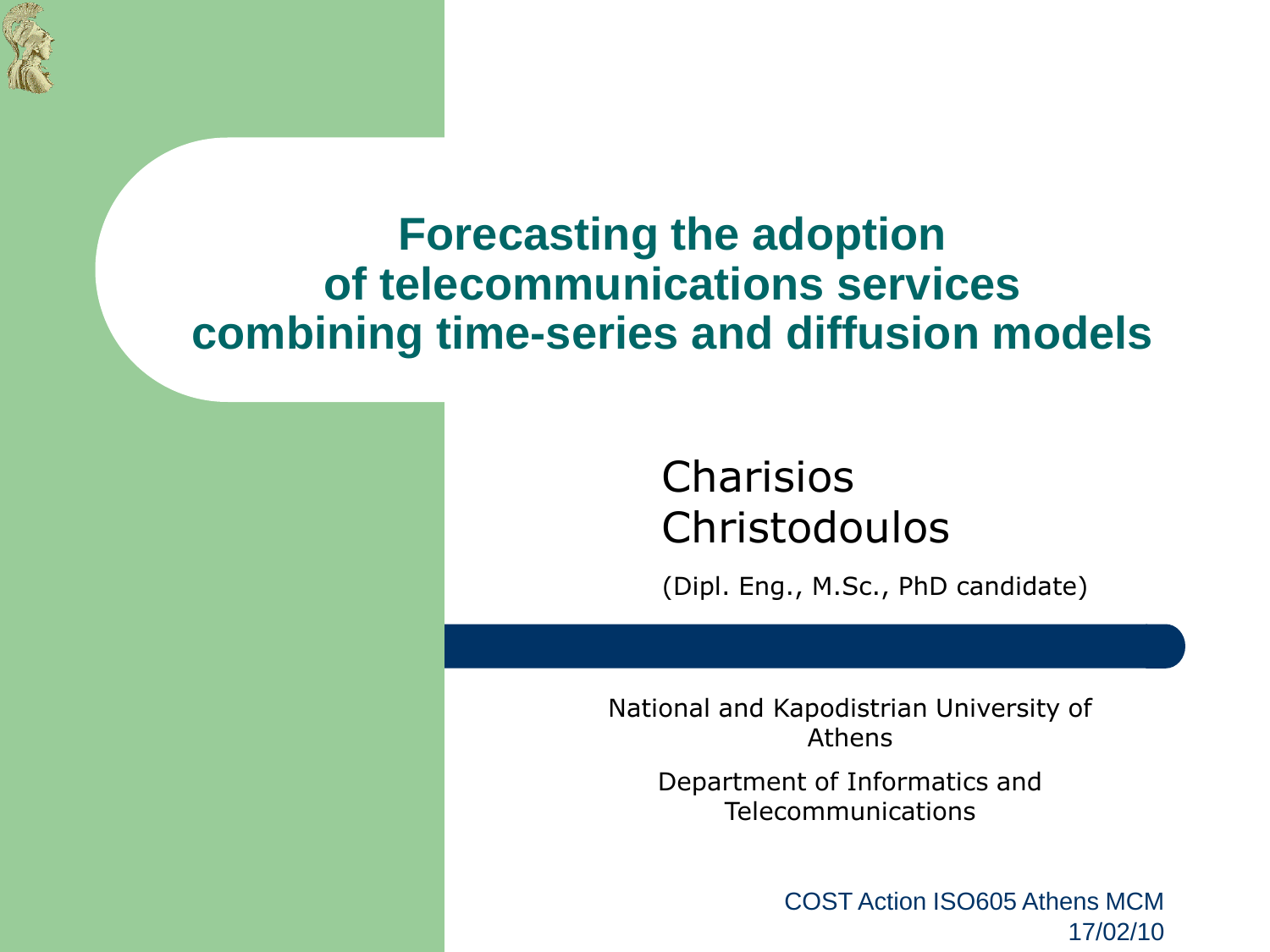

#### Introduction

- Aggregate diffusion models ARIMA models
- The methodology, application and results
- Conclusions and Future directions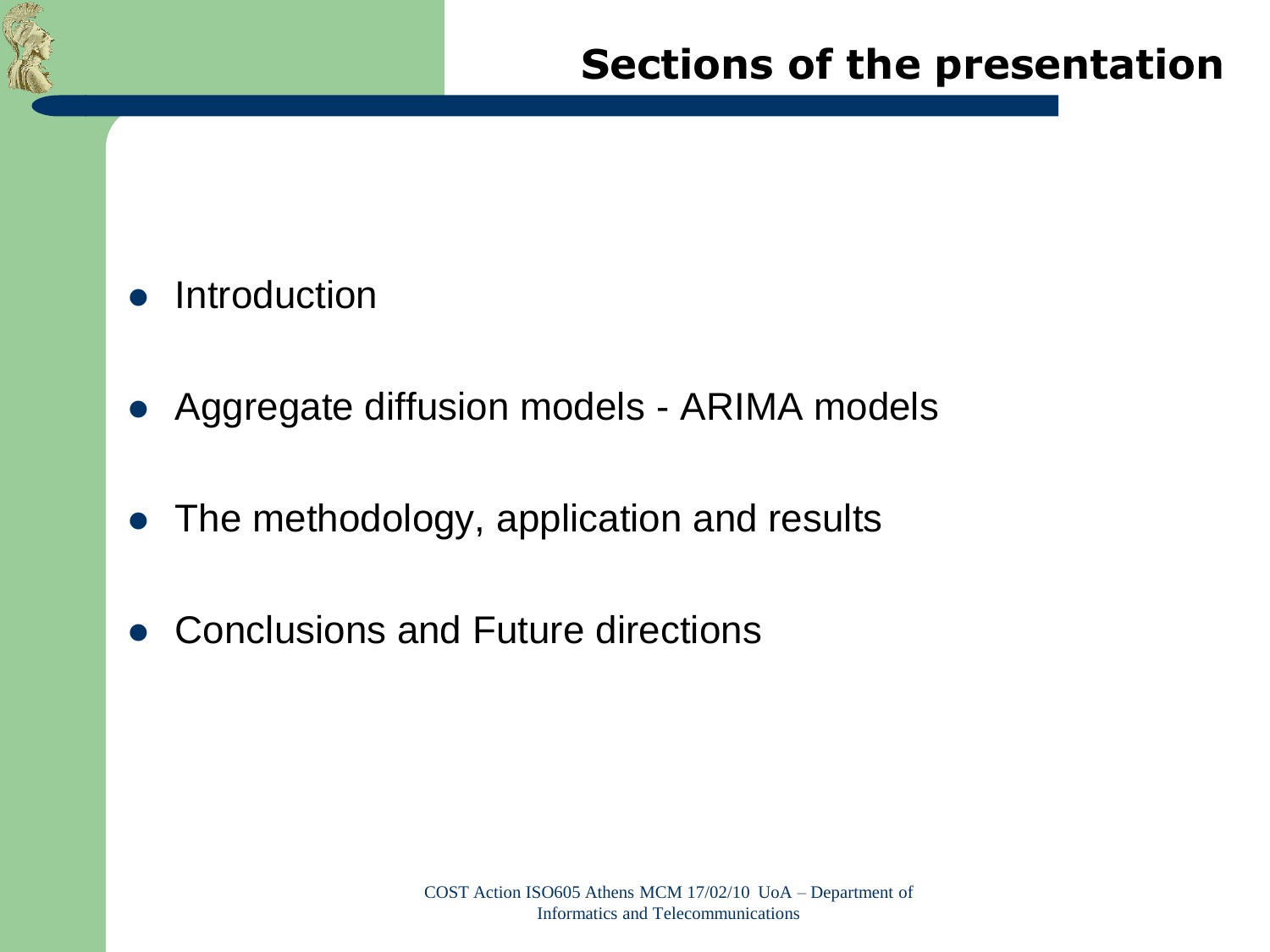

#### **Facts**

 Accurate diffusion forecasting is vital for proper policy decisions taken from regulators, governments and companies

 Forecasting diffusion of new technologies is usually performed by the means of aggregate diffusion models

 Time-series modelling has been surprisingly neglected due to the lack of providing accurate long-term predictions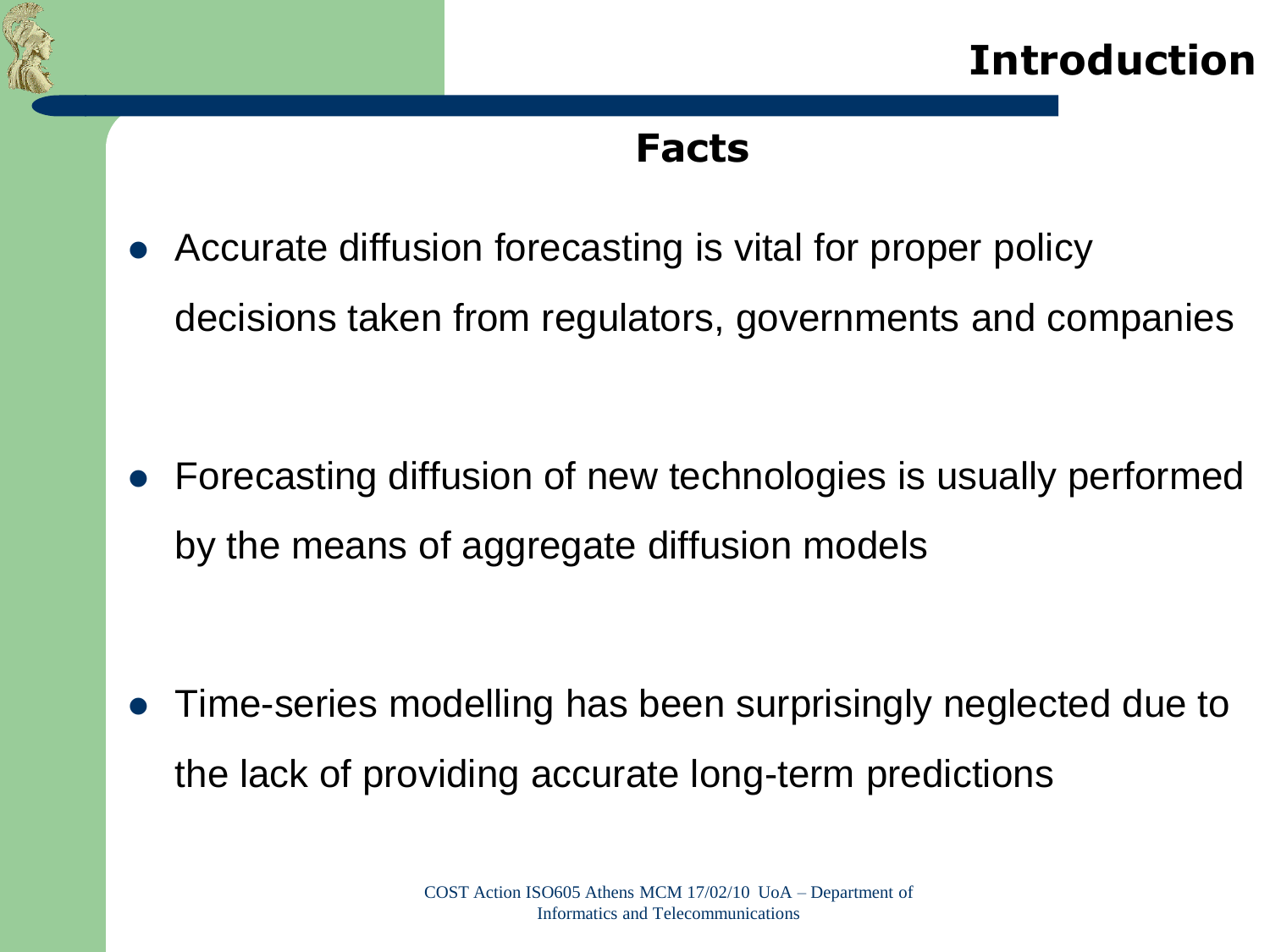

#### **Aim of this work**

- Combination of both modelling approaches into a single framework to provide accurate short-term forecasts once the diffusion has began its rapid increase and with the prerequisite of enough historical data
- Application of the proposed methodology in the world broadband and the mobile telecommunications' penetration



COST Action ISO605 Athens MCM 17/02/10 UoA – Department of Informatics and Telecommunications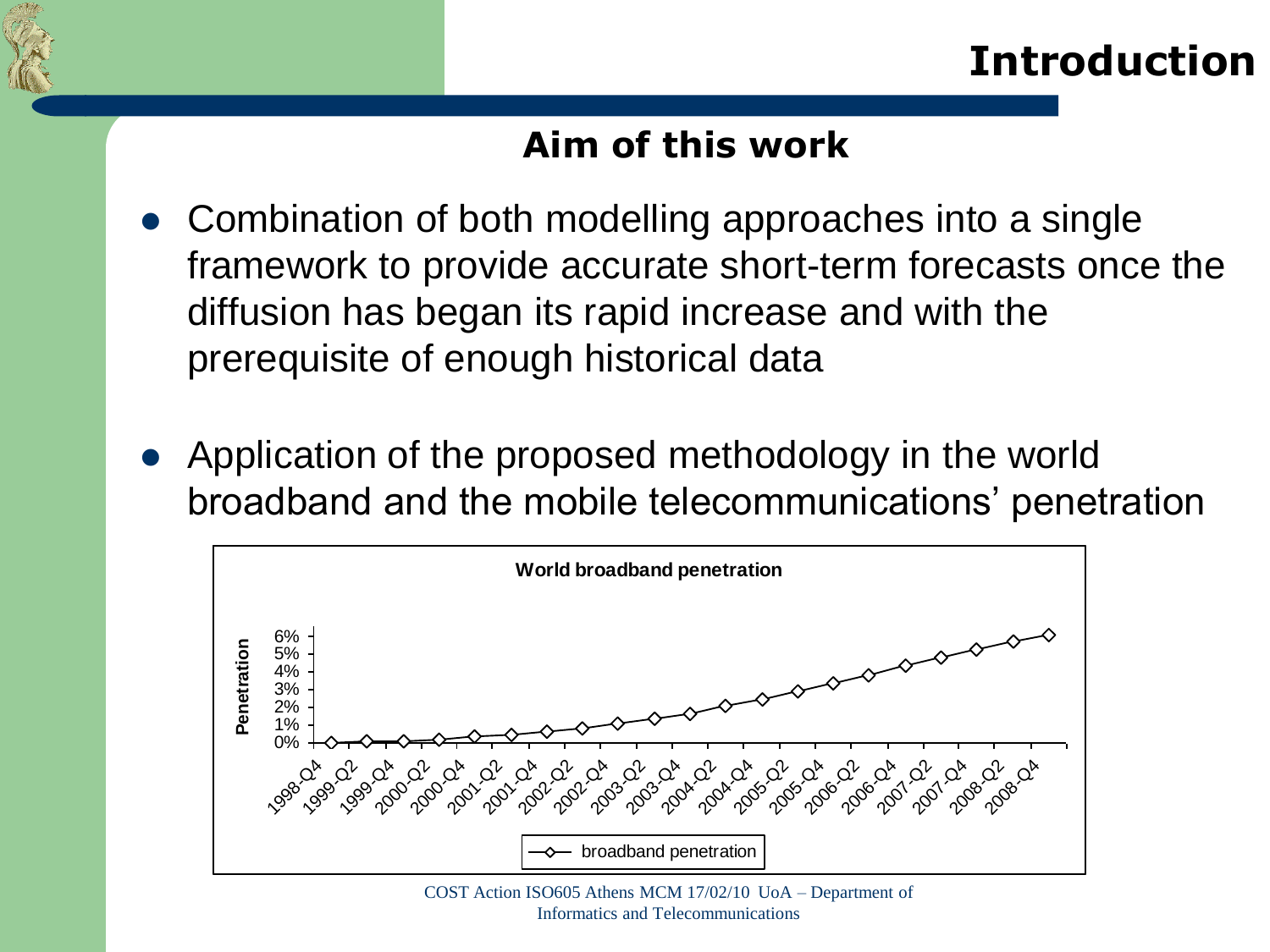

The aggregated S-shaped diffusion models can be derived from a differential equation such as:

$$
\frac{dN(t)}{dt} = \delta \times f(N(t)) \times [K - N(t)]
$$

*N(t)* :the total penetration at time *t*

K :the saturation level of the specific technology

*δ* : the coefficient of diffusion, which describes the diffusion speed and correlates the diffusion rate with the actual and maximum penetration.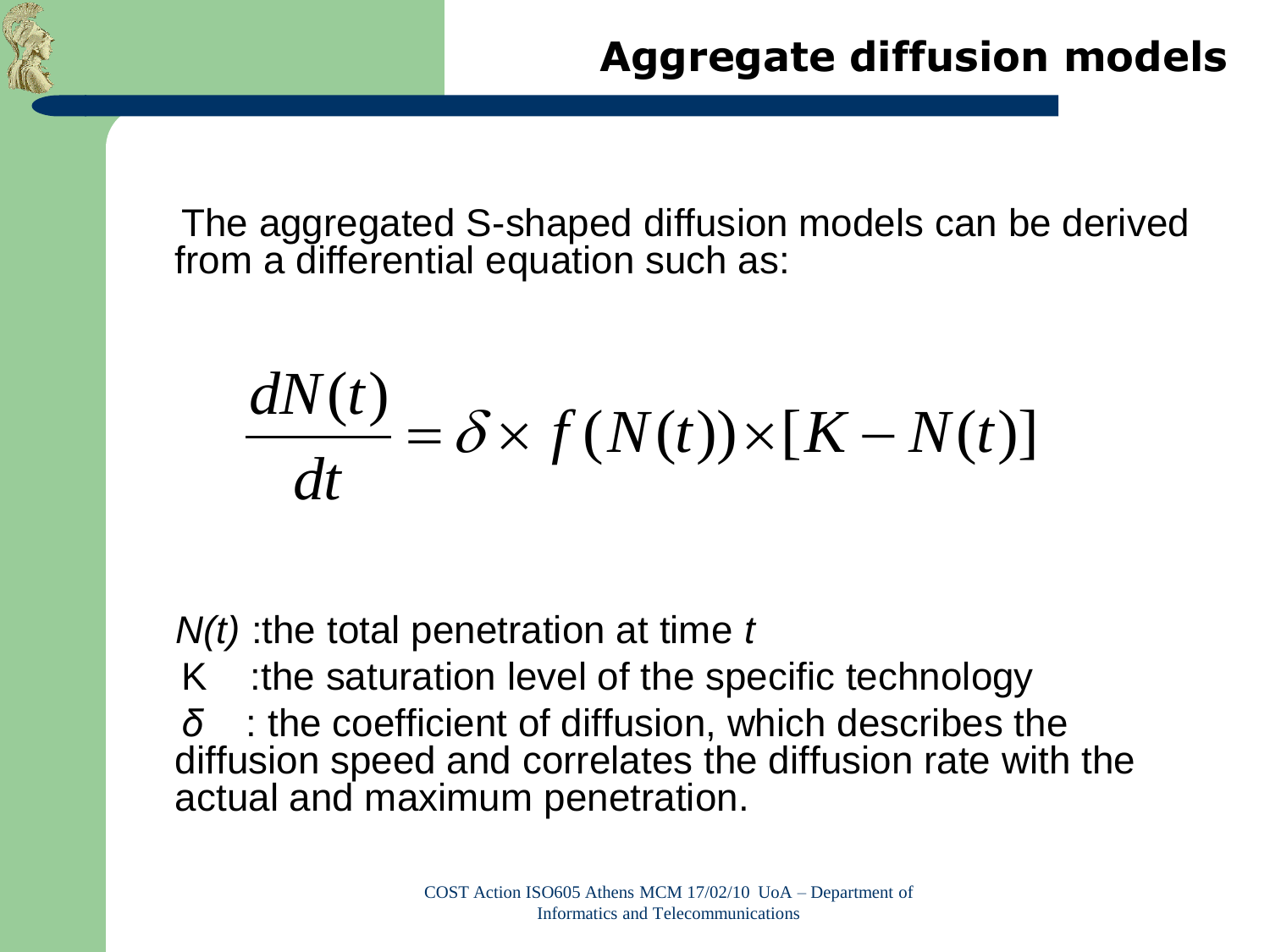

### **The most popular diffusion models**

• The Gompertz model

$$
Y(t) = S e^{-e^{-a-b \times t}}
$$

• The Linear Logistic model

$$
Y(t) = \frac{S}{(1+e^{(-a-b\times t)})}
$$

The Bass model

ass model  
\n
$$
A(t) = \frac{(m \times (p+q)^2)}{p} \times \frac{e^{-(p+q)t}}{[(q/p)e^{-(p+q)t}+1]^2}
$$

COST Action ISO605 Athens MCM 17/02/10 UoA – Department of Informatics and Telecommunications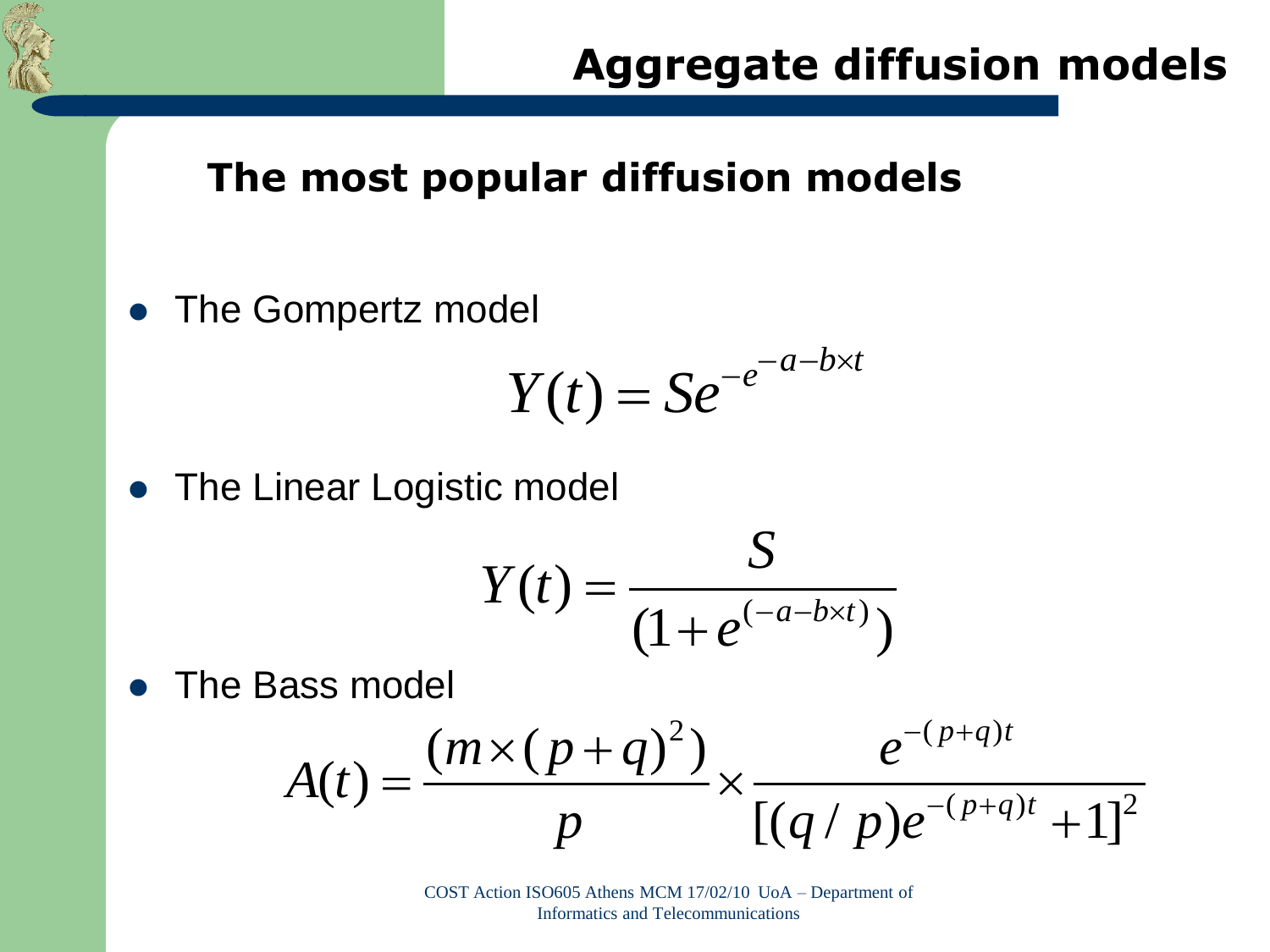

 An ARIMA model is generally referred to as an ARIMA (*p,d,q*) model where *p*, *d* and *q* are integers, greater than or equal to zero and refer to the order of the autoregressive, integrated and moving average parts of the model, respectively.

• The ARIMA time-series analysis uses lags and shifts in the historical data to uncover patterns (e.g. moving averages, seasonality) and predict the future.

asonality) and predict the future.  
\n
$$
(1 - B)^d (1 - \sum_{i=1}^p \varphi_i B^i) X_t = (1 + \sum_{i=1}^p \theta_i B^i) \varepsilon_t
$$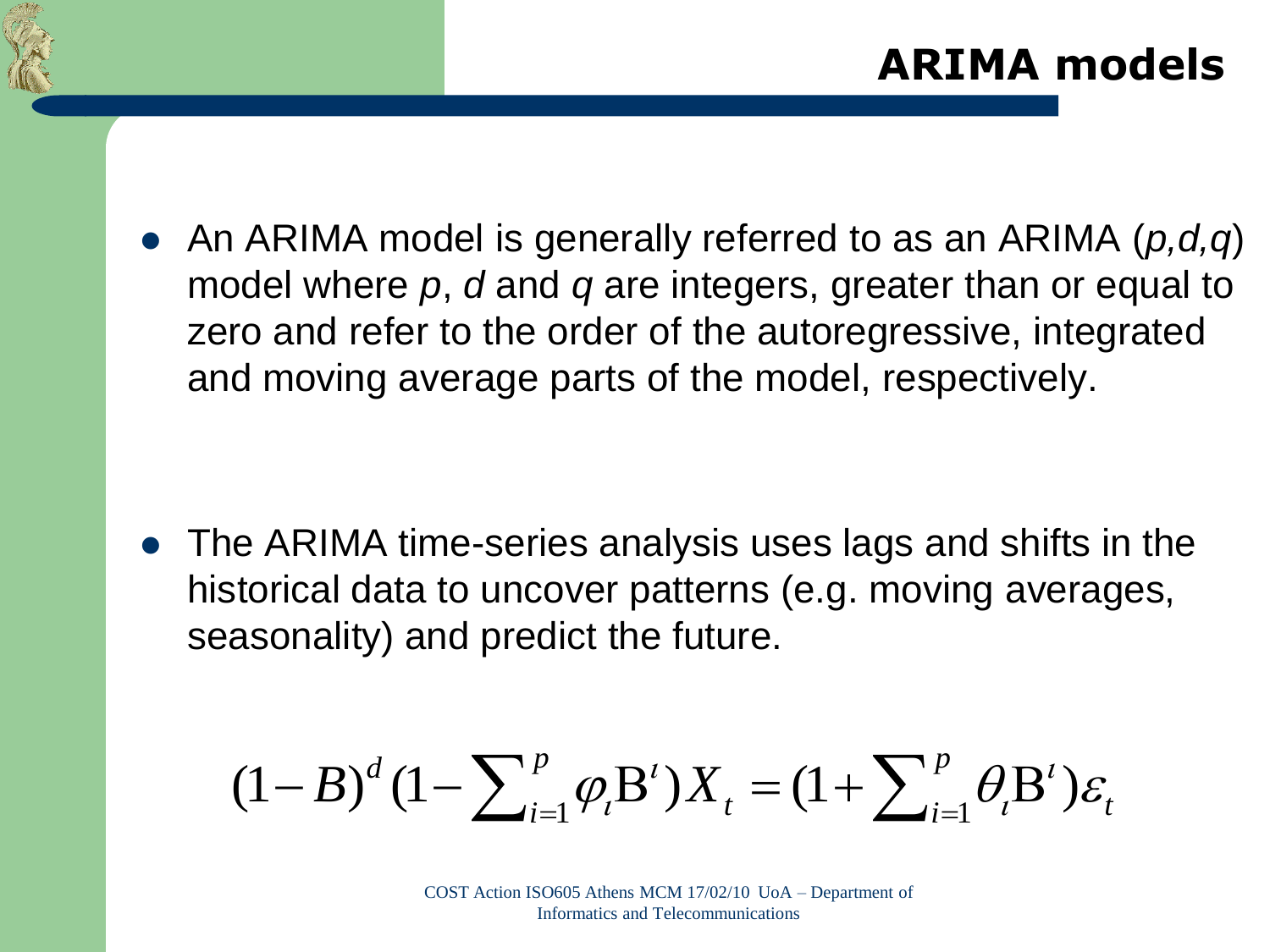

 The methodology relies on the use of the first two predictions of the most suitable ARIMA model, incorporated into the diffusion model as actual data, so as to construct a new diffusion model

 After the calculation of the new model's parameters, the first two values are recalculated. These forecasts incorporate the effects of the ARIMA and the Linear Logistic models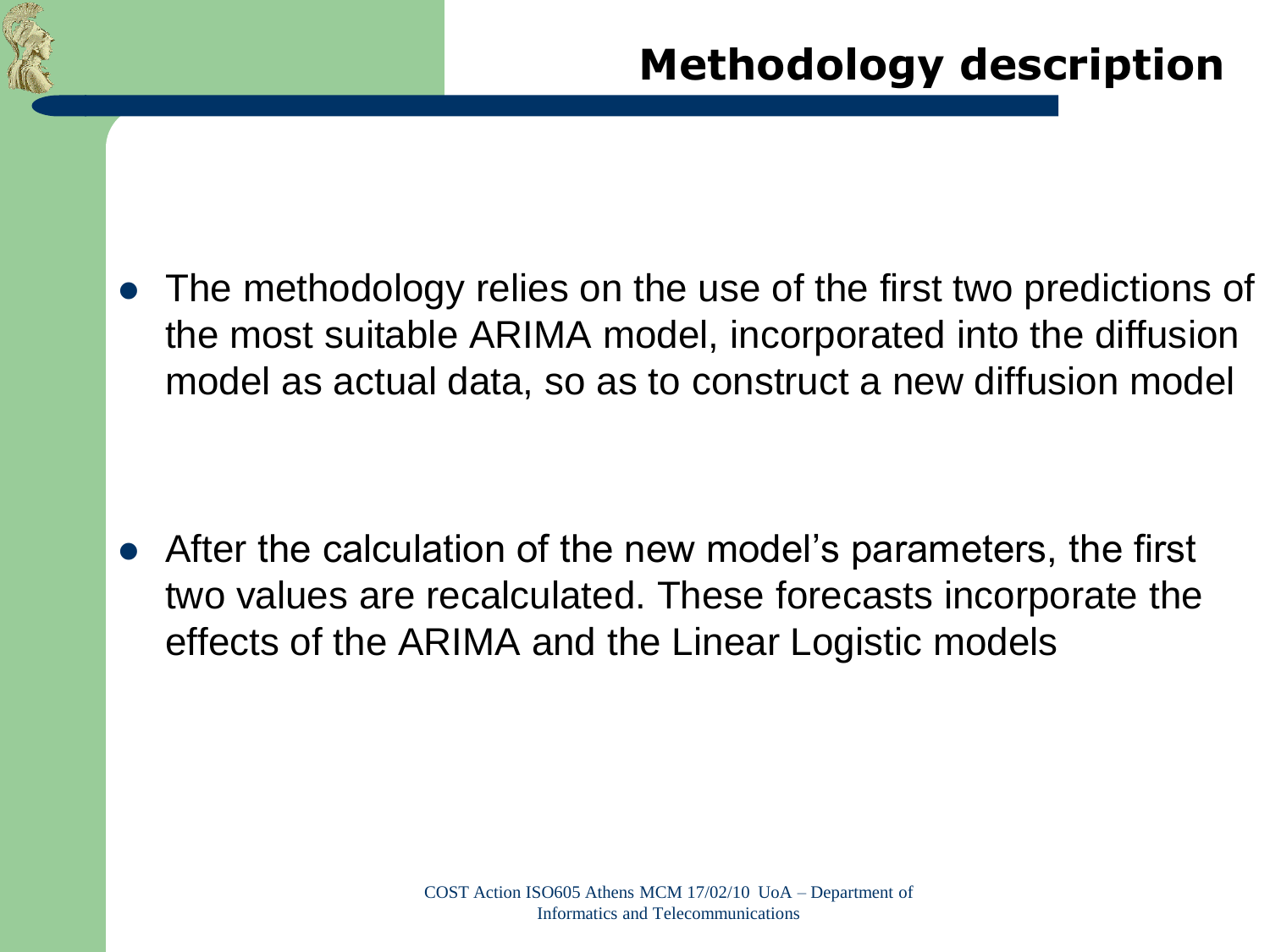

## **Results after application**



COST Action ISO605 Athens MCM 17/02/10 UoA – Department of Informatics and Telecommunications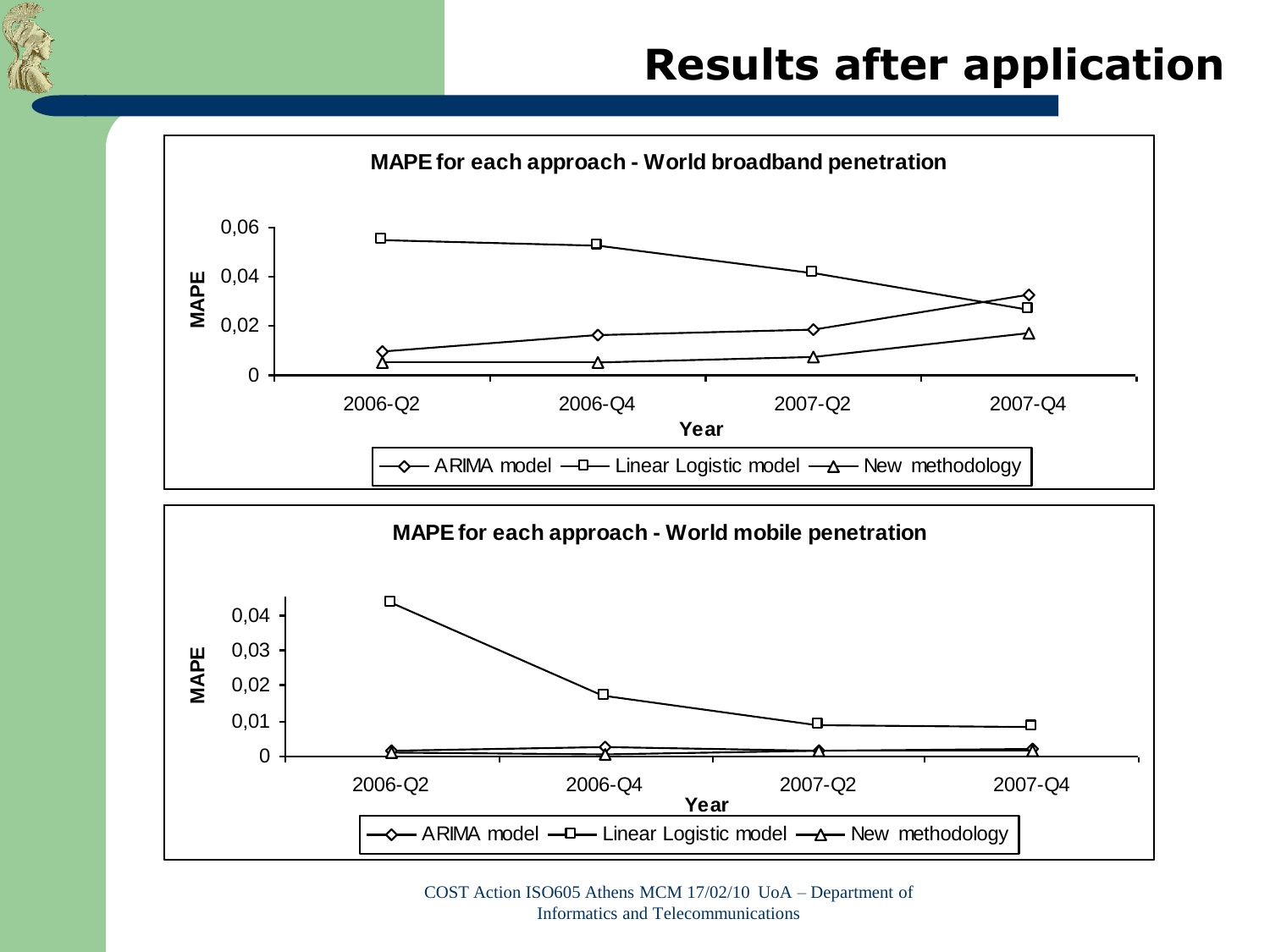

 All three measures (MAPE, MAE, MSE) resulted that the combined model produced improved forecasts

 The earlier the ARIMA model is applied in the S-curve, the better the MAPE for this approach

 The Linear Logistic model improves its prediction from step to step, as the sigmoid curve approaches the saturation point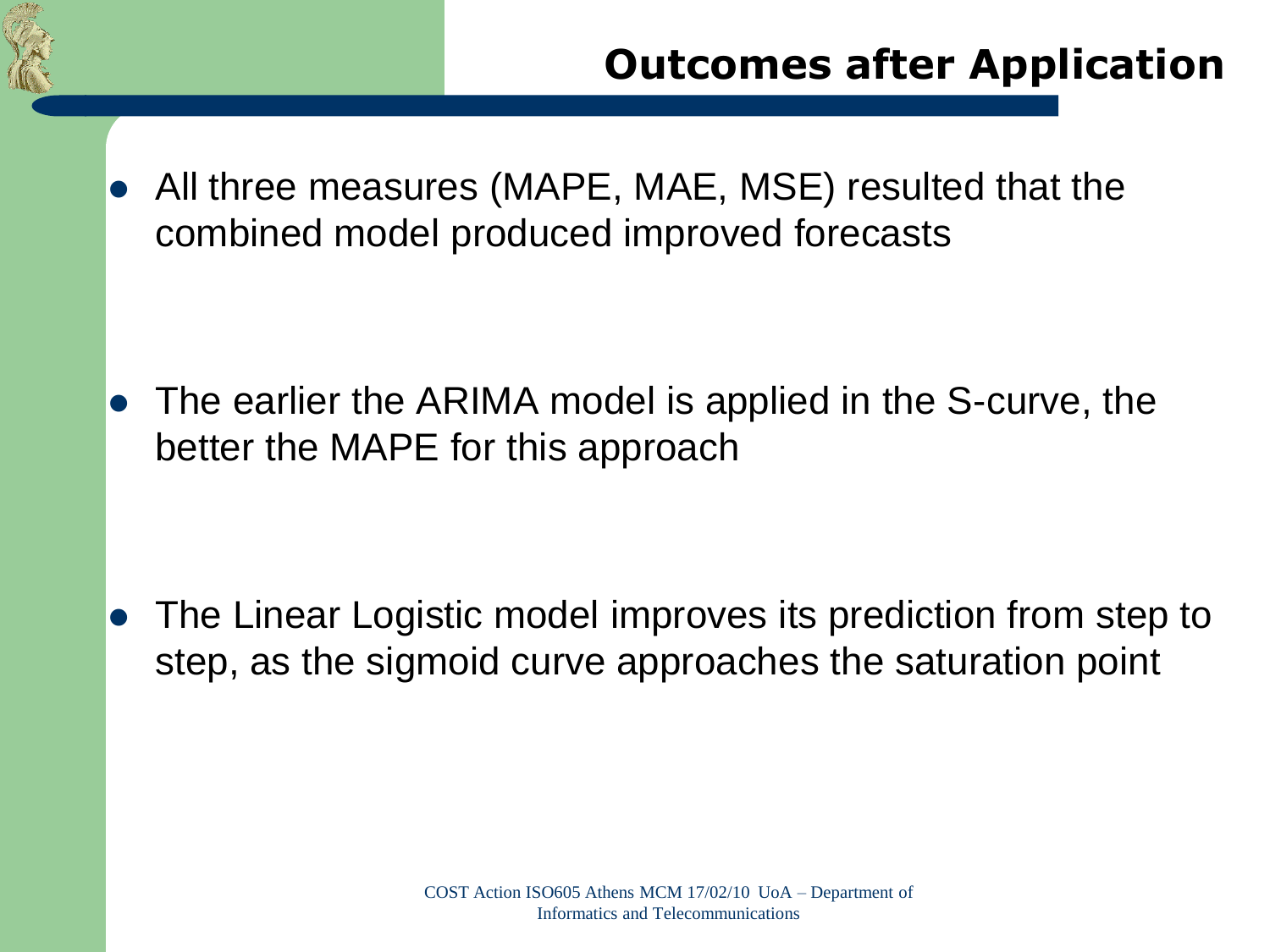

- When penetration is at its initial stage of rapid increase and given the availability of data, the proposed approach provides improved forecasts, as compared to each category separately
- Future research includes the application in other cases of high technology innovations, as well as the investigation of its use in other stages of the diffusion process and for longer horizons

 Finally, the combination with other forecasting models and the incorporation of telecom-related variables should also be thoroughly examined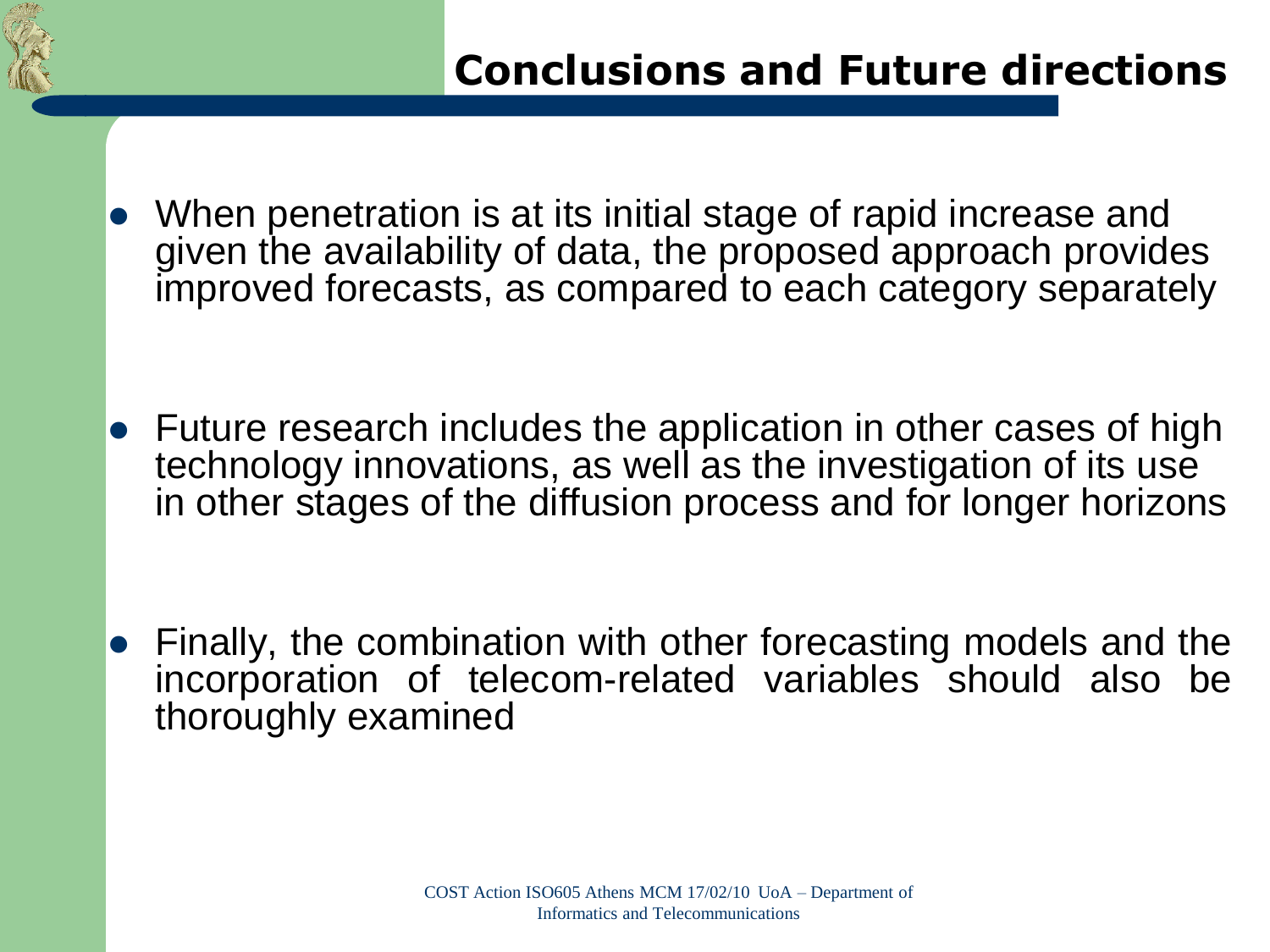

- C. Christodoulos, et al., Forecasting with limited data: Combining ARIMA and diffusion models,Technol. Forecast. Soc. Change (2010), doi:10.1016/j.techfore.2010.01.009
- G. Gottardi & E. Scarso, Diffusion models in forecasting: A comparison with the Box-Jenkins approach, European Journal of Operational Research 75 (1994) 600 616
- G. E. P. Box & G. M. Jenkins, Time series analysis: Forecasting and control, San Francisco:Holden Day, 1970
- N. Meade & T. Islam, Modelling and Forecasting the diffusion of innovation - A 25-year review, International Journal of Forecasting 22 (2006) 519 545